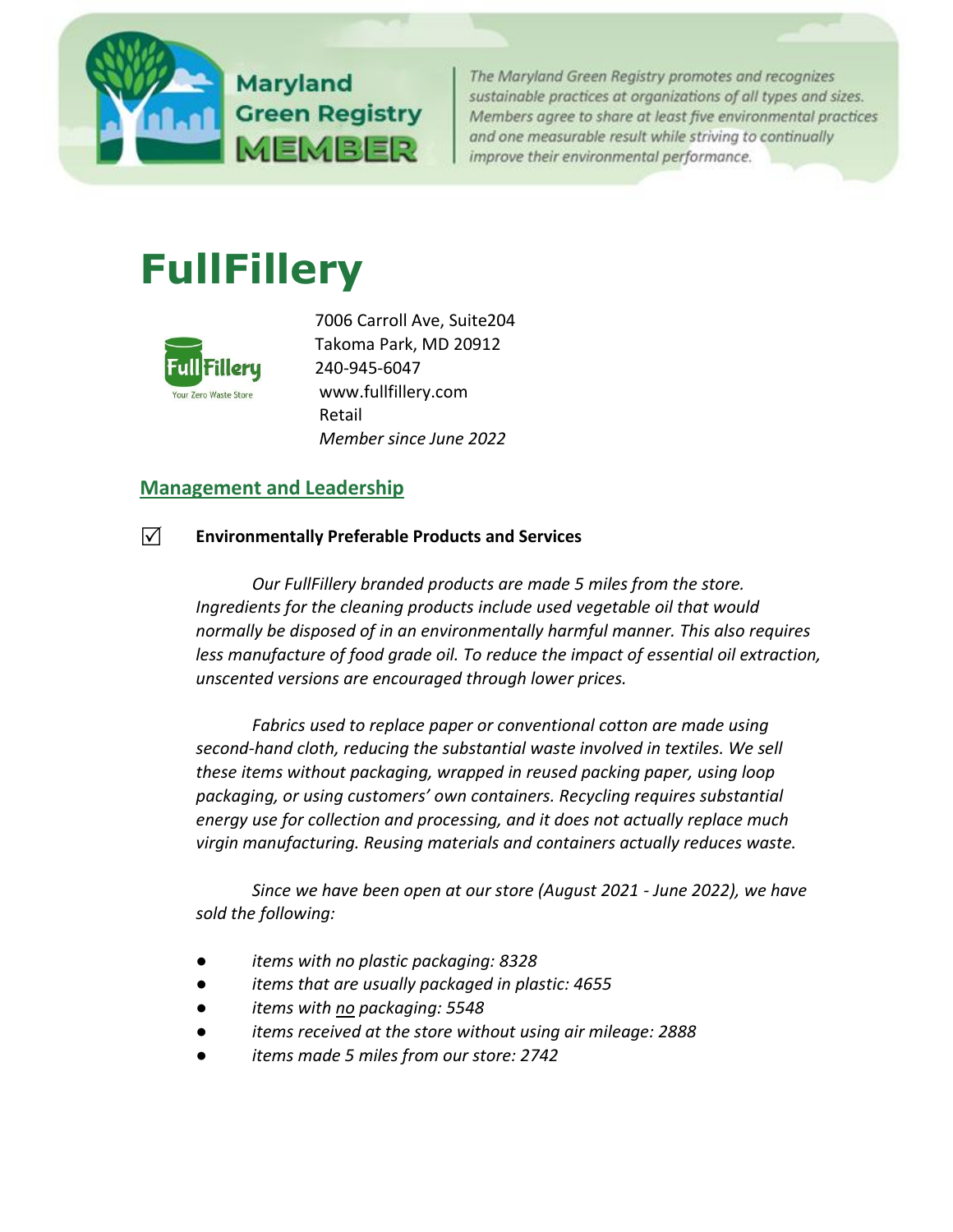#### **Environmental Restoration and Community Environmental Projects**

*We also hold events to educate and encourage mindfulness about waste. These included a Clothing Swap with talks about sustainability, a Halloween Costume Swap, and a Soccer Shirt/Shoes Exchange.* 

#### **Environmentally Preferable Purchasing**

*Besides our own line of zero waste cleaning and body care products, we also purchase wholesale from other makers. We choose these products based on how much they minimize waste in their manufacture, sale, use, and disposal. Purchasing Criteria are: reusable goods to replace common disposable ones; made of renewable material like sisal, hemp, bamboo, stainless steel; non-toxic ingredients; shipped/sold in minimal packaging with completely package-free options. Any packaging or product waste should be compostable, biodegradable, or recyclable.*

#### **[Waste](http://www.mde.state.md.us/marylandgreen/Pages/Waste.aspx)**

#### $\sqrt{ }$  Solid Waste Reduction and Reuse

*Our chemist collects used vegetable oil from a local commercial kitchen to refine and use in appropriate items. In this way, she prevents oil from entering the wastewater stream. She also uses less new food-grade oil. When she is done with manufacturing our products, only compost and salt water remain.*

#### **Recycling**

*We re-use packing paper and re-use or recycle cardboard boxes.*

### **[Transportation](http://www.mde.state.md.us/marylandgreen/Pages/Transportation.aspx)**

#### **Employee Commute/Customer Travel**

*Our employee walks to and from the store. One of the partners uses an electric car, and another partner works remotely. The storefront is in the middle of downtown Takoma Park, where customers regularly walk from store to store to restaurant, etc. It is very close to a Metro station, so people can stop in on the way home from work.*